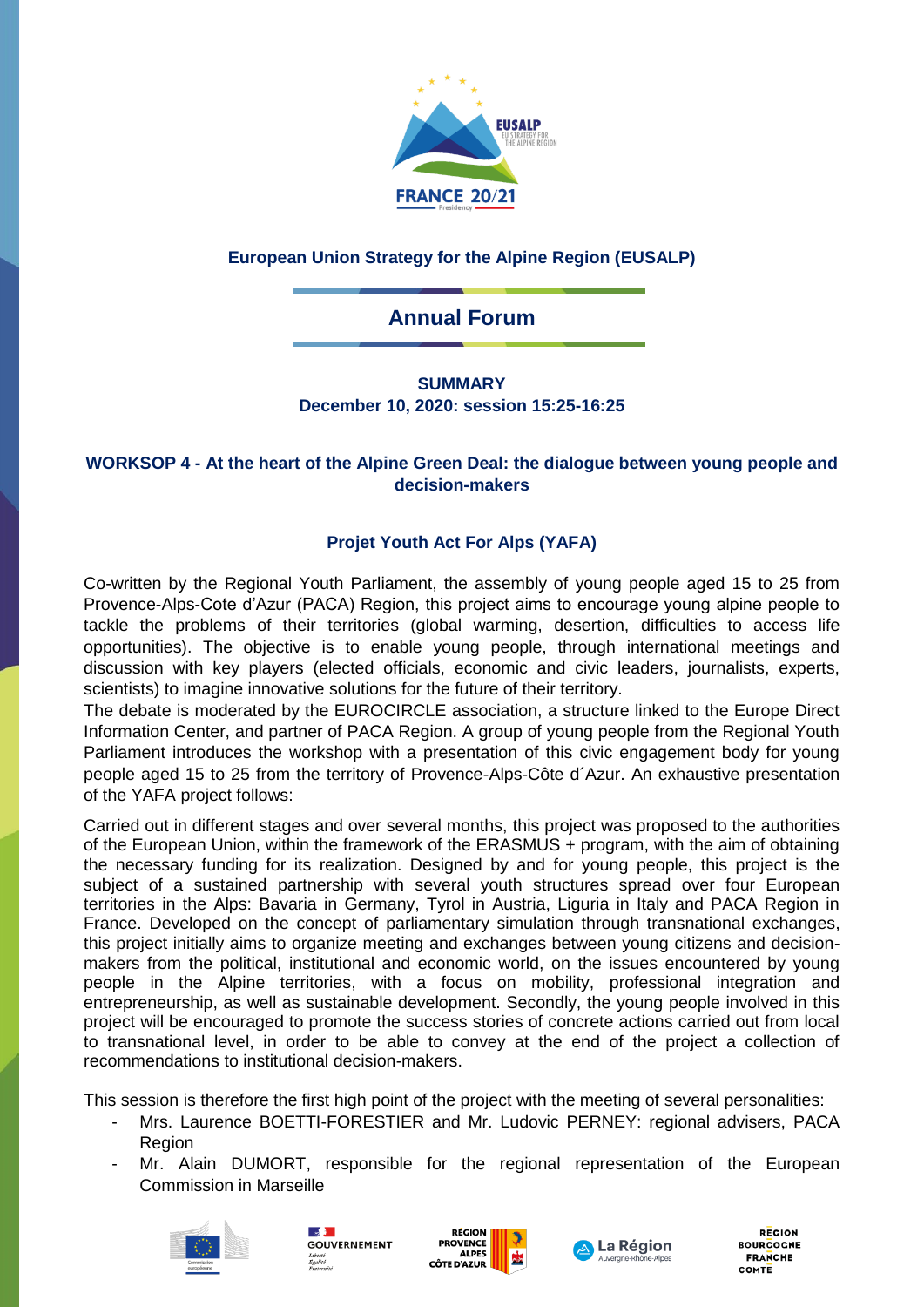

Mr. Vincent CAZAJOUS, company director, founder of Cap interculturel to promote intercultural and European projects in the Hautes-Alpes.

This workshop has achieved nearly 200 participants connected by video conference, as well as over 100 viewings on the YOUTUBE platform. This mobilization is a very positive sign for the young actors of the YAFA project.

Questions and discussions focuses on:

- How to reconcile economic development, particularly tourism and the preservation of our Alpine environmental heritage?
- How to remedy the exodus of young people from Alpine territories, and how to promote the economic attractiveness of Alpine territories?
- What place can be given to young people in decisions that affect them in a territory as vast and as heterogeneous as the territory of the Alps and the EUSALP?

For the first question, Mrs. BOETTI-FORESTIER answers: "in terms of environmental and biodiversity protection, PACA Region has a PITEM (integrated thematic plan on risk prevention and management) in order to protect biodiversity, the PITEM Biodiv'ALP. It is a question of setting up, at European level and on the basis of cross-border cooperation, actions to protect ecosystems across borders. Ecological systems have no borders, so we have to work together with experts and scientists to share data and work together. I think that the work passes through cooperation and exchanges on European projects".

As regards the economic attractiveness of Alpine territories, Mr. CAZAJOUS intervenes by presenting his own experience, as a young entrepreneur: "Personally, I left the Hautes-Alpes ten years ago precisely because there were no study possibilities in what I wanted to do. I had to leave for that and it was the same for my first jobs. To start a career and have my first experiences, I had to move to big cities and then came back to the countryside. In the end, it was quite easy to get information on starting a business. I first went to the cooperatives of salaried entrepreneurs, then the cafes of the Chamber of Commerce and Industry and the Chamber of Trades and Crafts. It got me going well." Thus, he specifies, there are many structures, consular chambers, local authorities and state institutions, which offer personalized support for young people who want to start a business. For that, it is necessary to go "knocking on all doors". Vincent CAZAJOUS concludes by specifying that the future activity sectors in the Alpine territory will revolve around questions oriented towards ecological transition because "we are hard hit. We are affected by the drop in the level of snow at low altitude which condemns more and more stations. I think that the professions which are in the ecological transition to allow companies to adapt their activity to climate challenges will generate change".

Mrs BOETTI-FORESTIER completes the intervention by insisting on the transport and mobility offer which must be the subject of constant efforts by the authorities, because this is one of the nodes of the problems encountered by young people, and the less young of the Alps.

Mr. Alain DUMORT, as local representative of the European Commission, speaks about the participatory construction of public policies: "For us, the participatory approach is essential. We have launched a lot of what we used to call "citizen dialogues" back in the day, aimed at young people in particular, because, somewhere, it is up to you young people to take the place. We are convinced that Europe must be much closer to citizens and therefore to young people. The European Union, since we are talking about an institution, is not very popular.









**REGION BOURCOCNE FRANCHE** COMTE